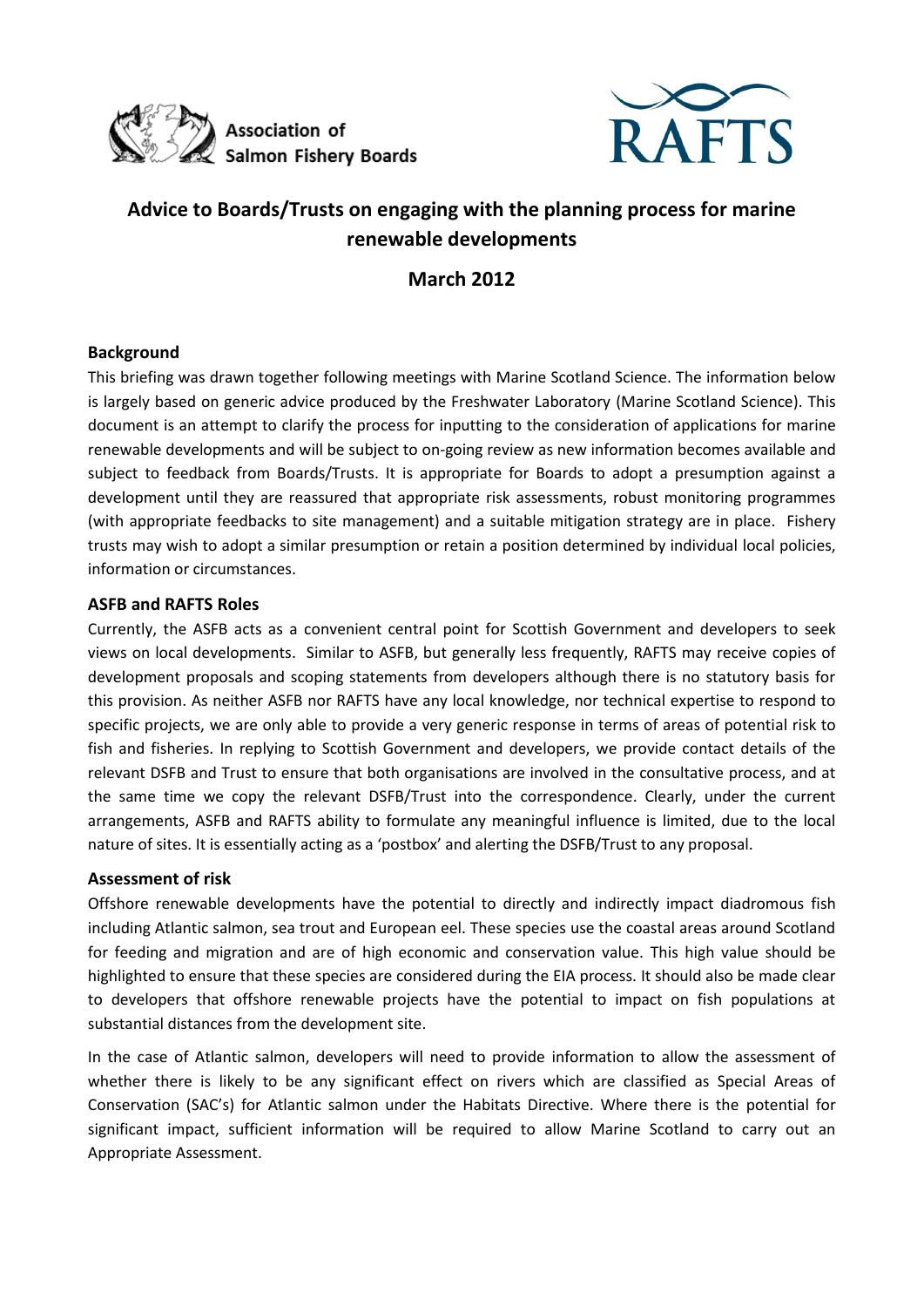In order that Boards/Trusts are able to assess the potential impacts of marine renewable devices on migratory fish the developer must provide clear details of the site location (including proximity to sensitive areas), type of device, and the design of any array (including installation methodology) and clear information on the potential for these factors to impact upon migratory fish. Clearly the size of the proposed project should be taken into account, as the potential impacts of a development may be a function of the size of that development.

The following factors should be considered in evaluating the risk of a development to fisheries:

- Identify use of the proposed development by diadromous fish. This should include an assessment of which species use the area; the type of use (e.g. feeding or migration); the time of year that the site is used; and the origin/destination of fish using the area. Given the lack of information on the migration routes for both juvenile and adult migratory fish it is important that developers, at the very least, work on the basis that migratory fish *are* present in all sites and undertake all assessment based on this assumption. However, if such an assumption is to be made, any subsequent assessment of the potential risks of the development will inevitably have to be made under the assumption that *all* salmon and sea trout from the river in question will use the site for migration and/or feeding. A less precautionary approach may be adopted where additional monitoring information is available.
- Identify the behaviour of fish in the area. This should include an assessment of swimming depths that the fish use; and whether fish tend to swim in nearshore or offshore waters. It may not be possible for an individual developer to provide such information, but this emphasises the need for developers and Government to work together to ensure that such information can be provided.
- Assess the potential impacts of deployed devices on diadromous fish during deployment, operation and decommissioning phases. Potential impacts could include: Physical damage from the device; avoidance (including exclusion from particular rivers and subsequent impacts on local populations); disorientation effects that could potentially affect behaviour, susceptibility to predation or by-catch, or ability to locate normal feeding grounds or river of origin; and delayed migration
- Consider the potential for cumulative impacts if there are multiple deployments in an area.

To ensure that relevant information and the project's potential impacts on wild salmon/sea trout are considered in the Environmental Impact Assessment and ultimately the consenting process, Boards and Trusts should ensure they are involved early on in the project development process, ideally at the Screening and/or Scoping phases of the Environmental Impact Assessment process. ASFB and RAFTS will work with developers and industry trade bodies to ensure that such approaches are made at an early stage in the process. During such consultation and in evaluating an Environmental Statement, careful consideration should be given to the following activities which can have an impact on diadromous fish:

*1. Subsea noise during construction*

**.** 

Subsea noise during construction will depend on the construction methods utilised by the developer. Unfortunately, these methods may not be clear, even at the point of application. The reason for this is that the construction phase will take several years, and it is likely that technology will advance during that time. Therefore Environmental Statements will be likely to assess effects on a 'worst case scenario' basis or provide a range of possible effects. Such effects are based on models which use the best available data for salmon. A recent review commissioned by SNH<sup>1</sup> states that 'Marine renewable energy devices that require pile driving during construction appear to be the most relevant to

 $1$  Literature review on the potential effects of electromagnetic fields and subsea noise from marine renewable energy developments on Atlantic salmon, sea trout and European eel. Available at: [http://www.asfb.org.uk/wp](http://www.asfb.org.uk/wp-content/uploads/2011/06/SNH-EMF-Report1.pdf)[content/uploads/2011/06/SNH-EMF-Report1.pdf](http://www.asfb.org.uk/wp-content/uploads/2011/06/SNH-EMF-Report1.pdf)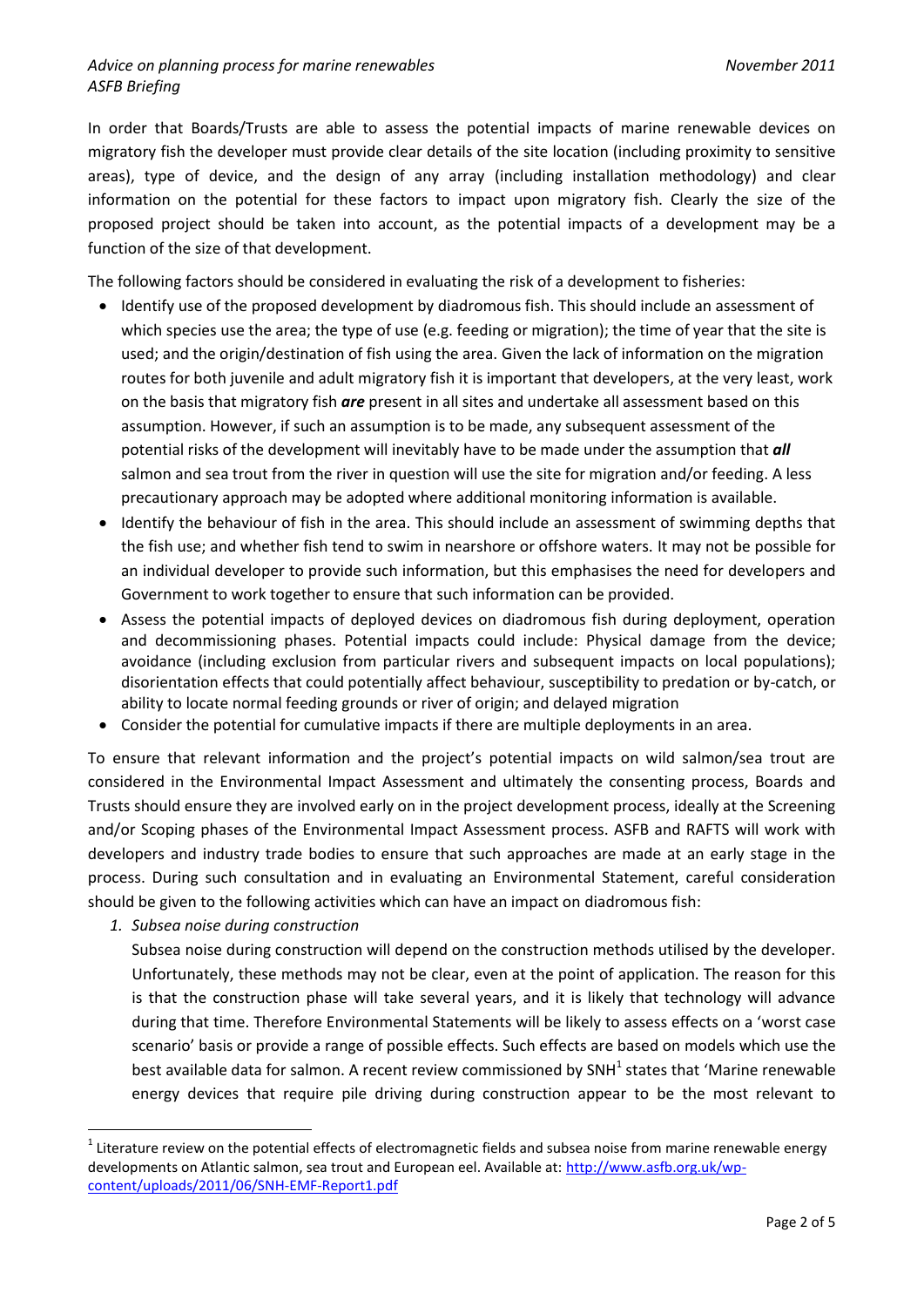consider, in addition to the time scale over which pile driving is carried out, for the species under investigation'.

*2. Subsea noise during operation*

This is most likely to be an issue for 'wet' renewables, such as wave and tidal. Again, predicted effects will be based on the results of modelling.

*3. Electromagnetic fields (EMFs) arising from cabling*

The SNH-commissioned review (cited above) has shown that EMFs from subsea cables have the potential to interact with European eels and possibly salmonids if their migration or movement routes take them over the cables, particularly in shallow waters (<20m). As stated below MSS are currently undertaking a research programme which aims to investigate electro-magnetic force impacts on salmonids. We would hope to have some results from this work later in 2012. In assessing Environmental Statements and applications, particular attention should be given to the proposed procedure for cable laying. In some cases, due to the make-up of the substrate, burial to an adequate depth to mitigate EMF effects may not be possible. It is vital therefore that such cables are shielded in some other manner to ensure that EMF effects are below any threshold of effect for eels/salmonids. It may also be more difficult for operators to adequately bury intra-array cabling, due to the shorter runs of cabling between devices. It is important to ensure that cables close to the devices are buried at an appropriate depth and/or further shielded to ensure that there are no negative effects on salmonid fish.

*4. EMFs arising from operation of devices*

It is important to ensure that such effects are quantified and assessed in the Environmental Statement.

- *5. Disturbance or degradation of the benthic environment (including secondary effects on prey species)* It is important to ensure that such effects are quantified and assessed in the Environmental Statement.
- *6. Aggregation effects (whilst the aggregation of prey items around physical structures might be seen as a positive effect, possible negative effects might include the associated aggregation of predators)* It is important to ensure that such effects are quantified and assessed in the Environmental Statement.
- *7. Strike or cavitation effects*

In the specific case of 'wet renewables' Boards/Trusts should seek assurance that there is no risk of strike/cavitation effects from undersea turbines. Parallels should be drawn to data gathered from the hydro electricity industry on such effects.

Marine Scotland Science has set out a Research Implementation Strategy for Offshore Renewables. This document sets out the proposed research required to inform the further development of offshore renewable energy in Scotland's seas in 2011/12 and sets out the further research required in subsequent years. Of particular relevance to migratory fish, the research programme aims to:

- Construct a coil system to investigate electro-magnetic force impacts on salmonids
- Evaluate generic methods for assigning fish caught in coastal zones to river of origin
- Evaluate options for establishing the migration routes of Atlantic Salmon in coastal areas
- Draft plans for assessing impacts of EMF on salmon and sea trout, and migratory routes of salmon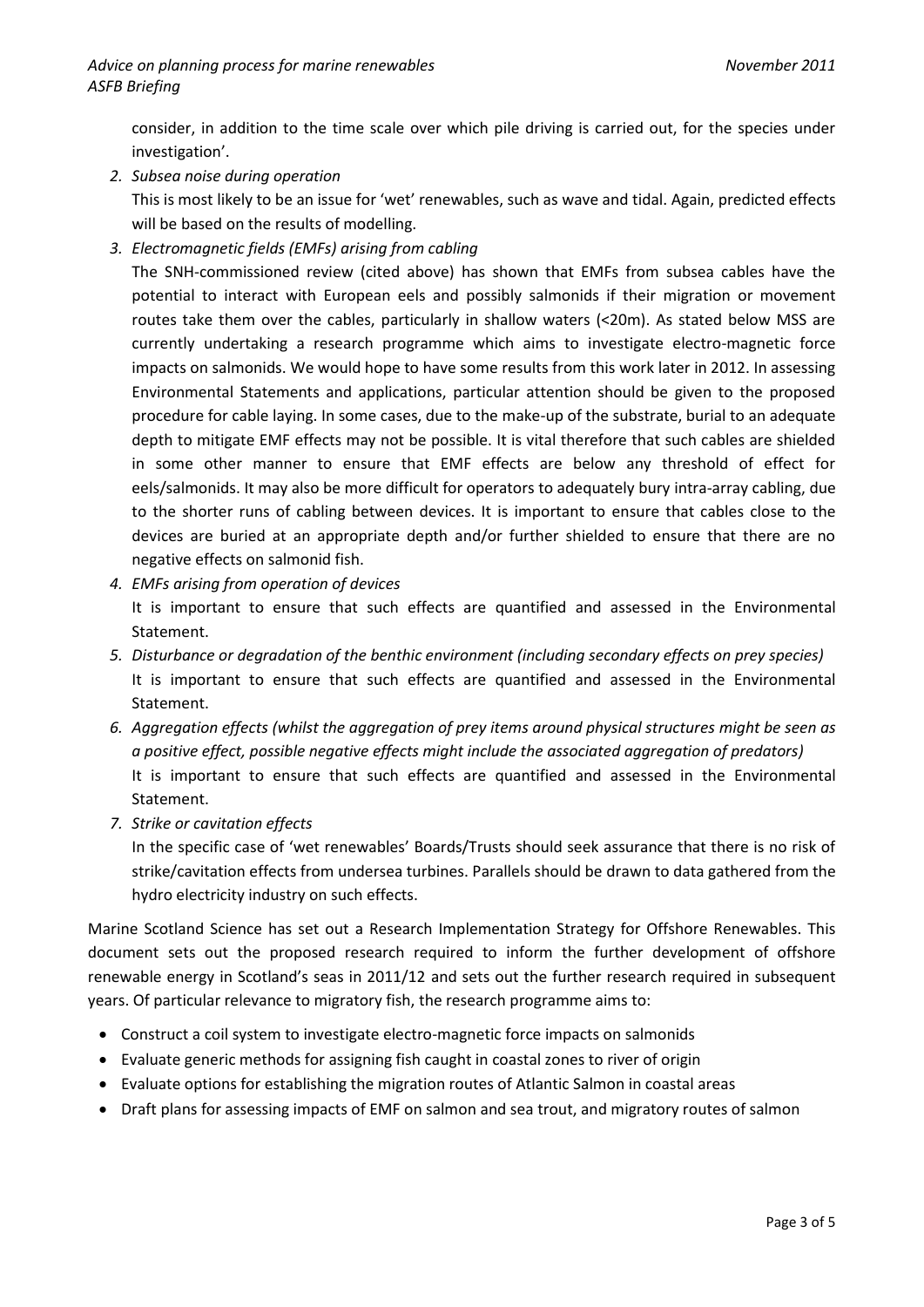However, prior to the completion of this research programme, the Scottish Government will continue to receive and process applications for offshore renewable developments and therefore decisions will continue to be taken with a lack of scientific understanding of the potential effects of such developments.

#### **Survey, Deploy and Monitor**

Given the paucity of information on coastal migration routes for Atlantic salmon and European eel and inshore habitats for sea trout, and the uncertainty surrounding the potential negative effects of marine renewable devices, it is important that the developer and/or Marine Scotland should recommend a scientifically robust monitoring strategy to assess any impacts either on stocks as a whole, or on particular rivers as necessary.

Due to the uncertainties surrounding the potential negative effects of novel marine renewable devices, the renewables industry and Scottish Government have adopted a strategy of survey, deploy and monitor. In order to assess the potential impact of developments the developer should provide information on all species and abundance of fish within the development area. The onus is on the developer to provide adequate information on which to base an assessment of risk. Where there is a potential risk to salmonid populations, baseline survey data should be collected for a minimum of 2 years prior to construction to establish pre-construction characteristics. Following construction, there should be 3-5 years post development monitoring, with scope to extend this period if impacts are detected.

Monitoring throughout the development phase should be carried out to identify impacts and allow remediation at the earliest opportunity for sites where there are thought to be risks to fish populations. The experimental design of the monitoring programme should focus on the risks presented by the development and be clearly justified. Methods of analysis, reporting mechanisms and links to site management should also be clearly identified. These methods must be statistically robust to detect change and any monitoring must feed back into site management to trigger remedial action/restoration.

Due to inadequacies in the monitoring regime for the Robin Rigg windfarm, Marine Scotland Science are currently looking at the available data to ensure all future monitoring in Scotland is adequate. Cefas have produced a report<sup>2</sup> which collates pre and post construction fish survey data for operational wind farms. This report is largely aimed at commercial sea fish species and is limited in its treatment of migratory fish, but some of the issues raised may be appropriate to Boards/Trusts in responding to applications. Given the paucity of information, it is advised that the Board/Trust should recommend that the developer carry out a full monitoring survey in addition to appropriate mitigation plans. In addition to monitoring at the development site itself the following aspects might also be considered:

- Adequate monitoring may require the installation of fish counters (where appropriate) and the provision by the developer of adequate resources to ensure that the operation of the fish counter can be resourced throughout the pre-construction, construction, and post-construction phases.
- Additional juvenile monitoring may also be required. This monitoring should be funded by the developer.

#### **Maintenance and Decommissioning**

**.** 

It is vital to stress that the standards outlined above are equally important for any routine site maintenance and ultimately the decommissioning of the development.

<sup>&</sup>lt;sup>2</sup> CEFAS 2009, Strategic Review of Offshore Wind Farm Monitoring Data Associated with FEPA License Conditions: Fish. Available at:<http://www.cefas.defra.gov.uk/media/393525/annex-2-fish.pdf>